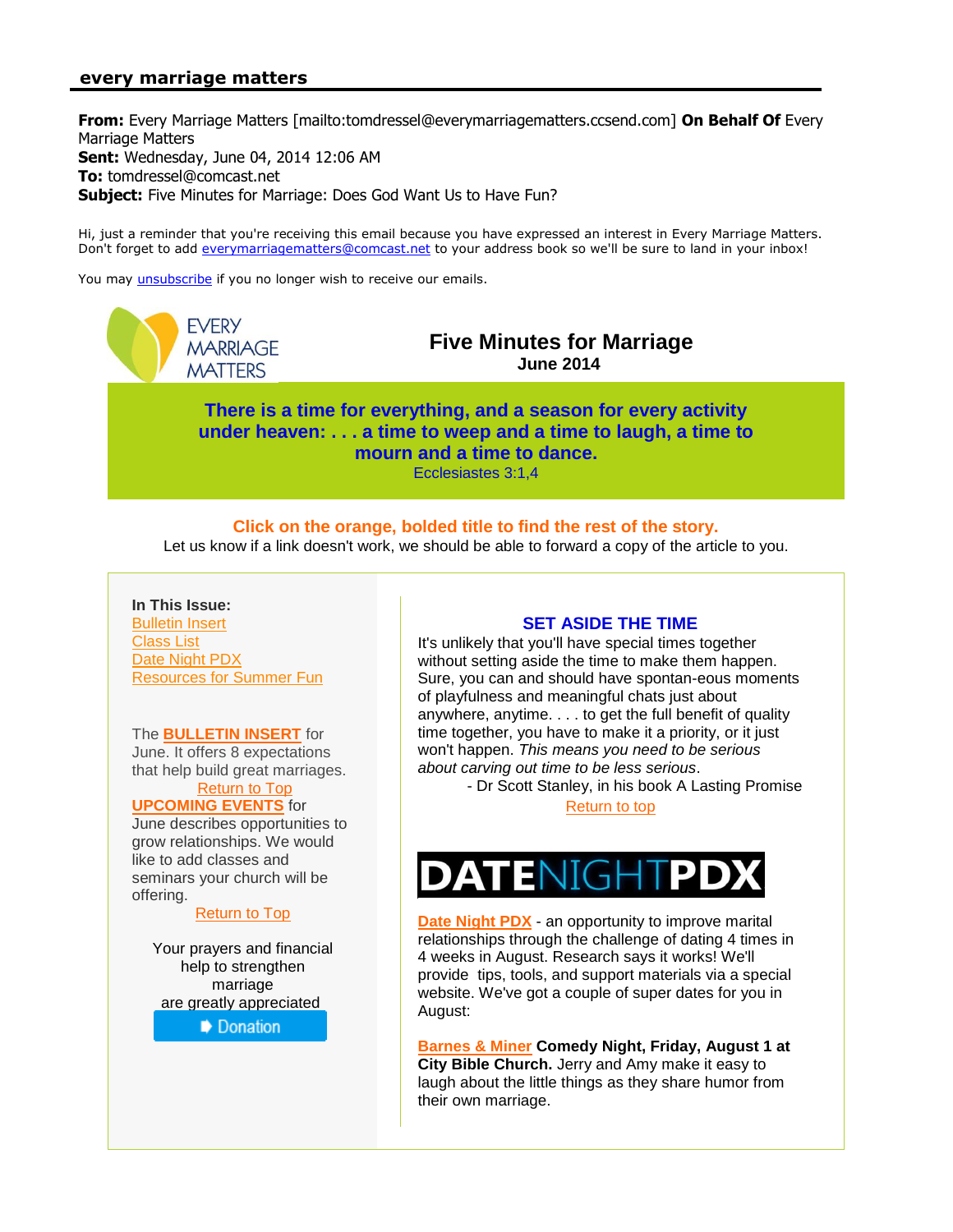<span id="page-1-0"></span>

Dave and Margaret Armentrout, Directors. Dave is a semi-retired manager, Margaret is a homemaker and former high school teacher.



# Like us on Facebook<sup>1</sup>

**Every Marriage Matters** 1005 Woodlawn Ave Oregon City, Oregon 97045 [tomdressel@comcast.net](mailto:tomdressel@comcast.net) (503) 655-1489

### **[I Still Do,](http://r20.rs6.net/tn.jsp?f=001nFcxAn9uTI6QMV7VWzSXYDQeTa3p358kxOeSEqWE5PcxETz-wB0ncgaas_UWb2_wMFAJRb1dV1u1-VnLqjhKbwtC272xeDNHC2vdjqIYRuSKmEdGsUoS-ygCZ1RLaVSnMzQJ8zd6sxK2SyvctliN6a4WNYtbpj1_pKcV_9ZA9fafK9cbz9EPmflbHaQc-Tlnoayhfz9BjCUQpwczSvNPCGFJV-wGk-TwtN9F_4NGZ32fflRDpbEbyeoR9VcE6dNdFCh0l0BJ_m44HPkm4LWB_TDNWfI5IQAcXqAoSm0Rz5HVtZC1_EhSOLFASwCHPpmD&c=hyyggfIwe6br2s1DZDVfl7EXyVJc1XpY_t5XTIl2Vi9JdiYZW-AOXw==&ch=xR1KIZ0We9i2J6TcQdf6lLZC-MYler_D28aIVPwY_8MabjBjx82ztg==) Saturday, August 23 at Moda**

**Center.** Presented in three locations this year: Washington DC, Chicago and Portland with a great lineup of speakers, including: Dennis Rainey, Al Mohler, Crawford & Karen Loritts, Shaunti Feldhahn and Ron Deal. SPECIAL: I Still Do is on sale: Buy one, get one free! That's half price, now through June 23! [Return to top](#page-0-1)

### **RESOURCES FOR SUMMER FUN [Lighten Up, Christians: God Loves a Good Time.](http://r20.rs6.net/tn.jsp?f=001nFcxAn9uTI6QMV7VWzSXYDQeTa3p358kxOeSEqWE5PcxETz-wB0ncgaas_UWb2_wLhYg3hOfTW74GW47iJBIWAYha4XvbW0w5UoZc4rm9w4JnKXROSFl34CWtqRm_OOp2U5hmCrRmiBAeW7WD1e_jWAoUOu_BoGZrQWaAAvPZsVSlPqxoAY7FxCEOXZL-Om8LsMYiHD9Jq4qR4kC9hI-grG7TEhMLULzNUx-Mtt28ONIpHEBLFh6qgRLg4wmWNn1E4R-o4qB6BmEjud2vtJ0cxRhAdhH3lp_ogrF9aWa0uNAu4M3BFFE37rGXx1_jVd-gqn8_xTxTghlGiyKlt4vcAFe6H8mmtMfcxQaF08Mz9GWbE8N8gkha3rQylSQZzMVf7tAJ4j_ZrtozrMC3TW6-XVGv8CfHbzBNRLbGte0LIRSVRaV5-01VQ==&c=hyyggfIwe6br2s1DZDVfl7EXyVJc1XpY_t5XTIl2Vi9JdiYZW-AOXw==&ch=xR1KIZ0We9i2J6TcQdf6lLZC-MYler_D28aIVPwY_8MabjBjx82ztg==)**

We say we want to be like God, and we feel we mean it. But we don't. Not to be harsh, but if we did really mean it, we would be having a lot more fun than we are. We aim for safety and cultural respectability instead of following our stated first principles: that we are made in God's image and should strive to imitate him.

We say that we would like to be more like God. So be more thrilled with moonlight. And babies. And what makes them. And holding on to one lover until you've both been aged to wine, ready to pour. Holiness is nothing like a building code. Holiness is 80-year-old hands crafting an apple pie for others, again. It is aspen trees in a backlit breeze. It is fire on the mountain.

Wherever we go, we are the mascots of the gospel, the imagers of the infinitely creative Father. (N.D. Wilson, Christianity Today)

**[Weekly Dating Ideas.](http://r20.rs6.net/tn.jsp?f=001nFcxAn9uTI6QMV7VWzSXYDQeTa3p358kxOeSEqWE5PcxETz-wB0ncgaas_UWb2_wa1zeljA6RWvvlZ2-Y1A9BhW4az6F_LfmkrSRKHlCk63kDyslvi4Khb1pZDKl8F1IPv9TADcRJE7_snHGC63Ncha6EuFjUc5P7U7IQrMbGGY7x920-eFmZl4peFu5L-d8siTmYWySEsTFIotjjU9FVPLYzr3vBK2x_DxWdrdZjMKMTa6mG7edLsYY8XE83Ll0QNY5YSzr8bSi8qLsVYkmfqvUbn9mPjD1vkV6JG_9tDVJWntBpbHavfPDnCq89Z8ac41kyR-XmE0q6IL35KZhVu03kNZnU3HLvNNMjwkoVTrQouroBK5toag6pQhMTL48vI-FK6cpz0IUadCYmSvWv-OXvE1gyATX&c=hyyggfIwe6br2s1DZDVfl7EXyVJc1XpY_t5XTIl2Vi9JdiYZW-AOXw==&ch=xR1KIZ0We9i2J6TcQdf6lLZC-MYler_D28aIVPwY_8MabjBjx82ztg==)** Although having a weekly date may seem like a no-brainer, many couples' good intentions quickly get put off to some future time, when life is not so busy or there's more money. Pretty soon the kids are grown and couples find they've grown apart. Make a commitment to a weekly date. It doesn't have to always be on the same night, but it's helpful to pencil in one night each week on your calendars; you can always change the night if a conflict comes up.

Here are some ideas that go beyond the usual dinner and a movie. Many involve little or no cost. Not all dates have to involve going out, but if you have young children, getting a break from the kids is a stress release in itself. Check out their cheap and creative ideas to rekindle the spark in marriage. (from For Your Marriage)

### **The Date Night Opportunity.** Here's

research that tells us about the potential value of date nights, impacting communication, intimacy and commitment.



#### **[How to Celebrate Sexual Freedom in](http://r20.rs6.net/tn.jsp?f=001nFcxAn9uTI6QMV7VWzSXYDQeTa3p358kxOeSEqWE5PcxETz-wB0ncgaas_UWb2_w7A0vBlLF2FyDHg42LmWkJkGxqUjeehtc9T39yo6K1Jk-Lme2ZEsdJimszKJn7oMK7TWgdMzcUBcngreuWGGbwTh-FLazqanX4Kw1yN02BDllODEk_hBnGZ6cfhKmS8krZ7lcBce7ulloC4r1veKMNi8A_ZssOsDj5aJDgntEMe59dpvB0X4i8CpuuB_ir8ZZNWXjLALFM7smKlfT2g2pIb9cuhIZMV5knVQz9o5xif8X2SAEFJW7qtSbT3t3tX4bNlFVsllDq6CWzcaqBfqqfeZ2ROBiCXh0j3qQiJ5sGX7ZLGivYS0R9sAd4QtRm9la0wpmbgHJRqlJYssUXPrQRnkuG9rfkwYU07EztU52nPydsPx8n3wOFA==&c=hyyggfIwe6br2s1DZDVfl7EXyVJc1XpY_t5XTIl2Vi9JdiYZW-AOXw==&ch=xR1KIZ0We9i2J6TcQdf6lLZC-MYler_D28aIVPwY_8MabjBjx82ztg==)**

**[Your Marriage.](http://r20.rs6.net/tn.jsp?f=001nFcxAn9uTI6QMV7VWzSXYDQeTa3p358kxOeSEqWE5PcxETz-wB0ncgaas_UWb2_w7A0vBlLF2FyDHg42LmWkJkGxqUjeehtc9T39yo6K1Jk-Lme2ZEsdJimszKJn7oMK7TWgdMzcUBcngreuWGGbwTh-FLazqanX4Kw1yN02BDllODEk_hBnGZ6cfhKmS8krZ7lcBce7ulloC4r1veKMNi8A_ZssOsDj5aJDgntEMe59dpvB0X4i8CpuuB_ir8ZZNWXjLALFM7smKlfT2g2pIb9cuhIZMV5knVQz9o5xif8X2SAEFJW7qtSbT3t3tX4bNlFVsllDq6CWzcaqBfqqfeZ2ROBiCXh0j3qQiJ5sGX7ZLGivYS0R9sAd4QtRm9la0wpmbgHJRqlJYssUXPrQRnkuG9rfkwYU07EztU52nPydsPx8n3wOFA==&c=hyyggfIwe6br2s1DZDVfl7EXyVJc1XpY_t5XTIl2Vi9JdiYZW-AOXw==&ch=xR1KIZ0We9i2J6TcQdf6lLZC-MYler_D28aIVPwY_8MabjBjx82ztg==)** Sexual frustration is one of the most common sources of marital tension and leads to many